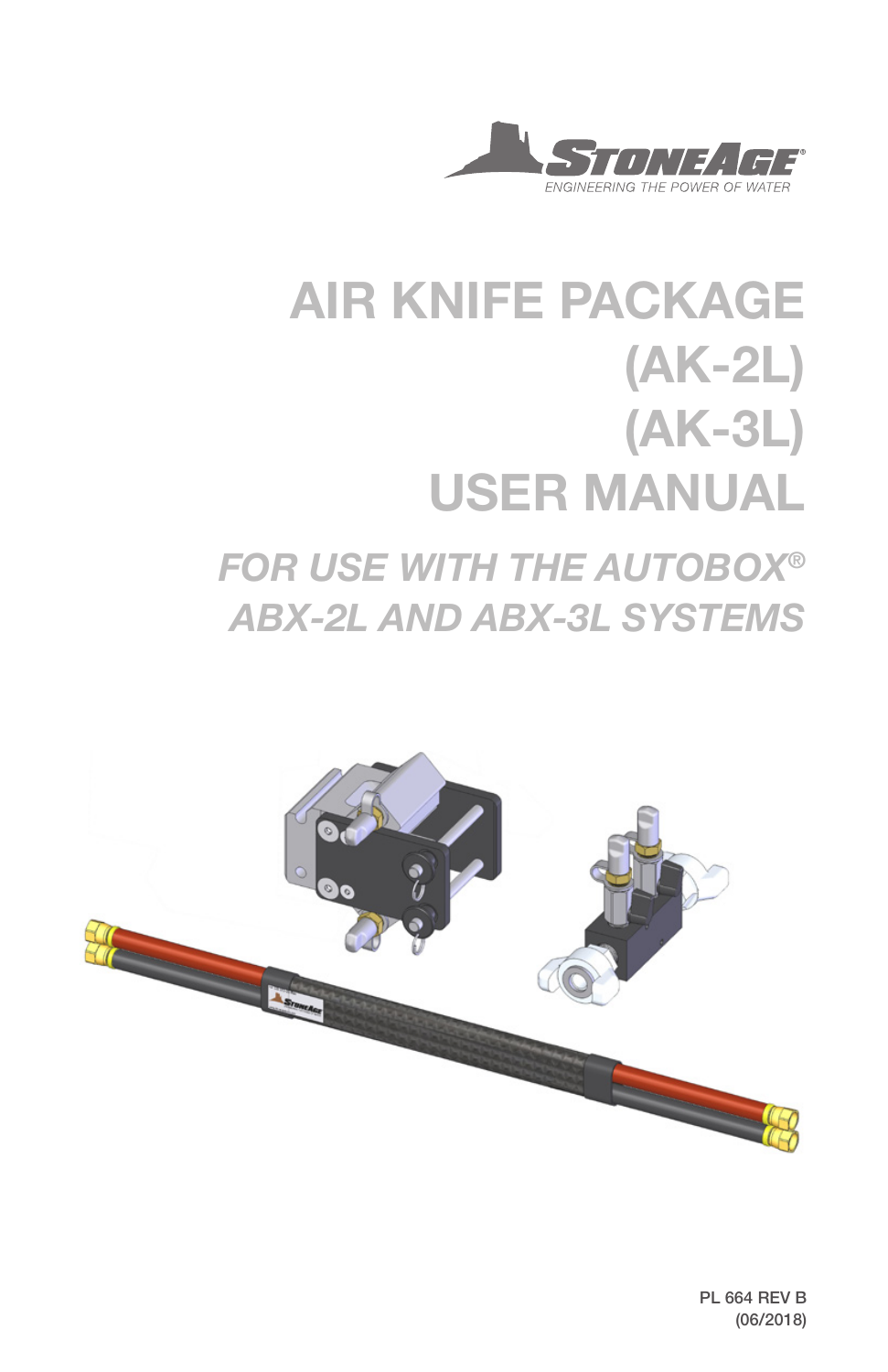## TABLE OF CONTENTS

WARNING AND SAFETY INSTRUCTIONS ..................................................... 4

AIR KNIFE PACKAGE OVERVIEW.............................................................. 5

INSTALLATION OF AIR KNIFE ASSEMBLY..................................................... 6

TROUBLESHOOTING AND TOOL SERVICE INFORMATION................................... 7

DISASSEMBLY AND PART DIAGRAMS ........................................................ 8

TERMS AND CONDITIONS AND WARRANTY ................................................. 12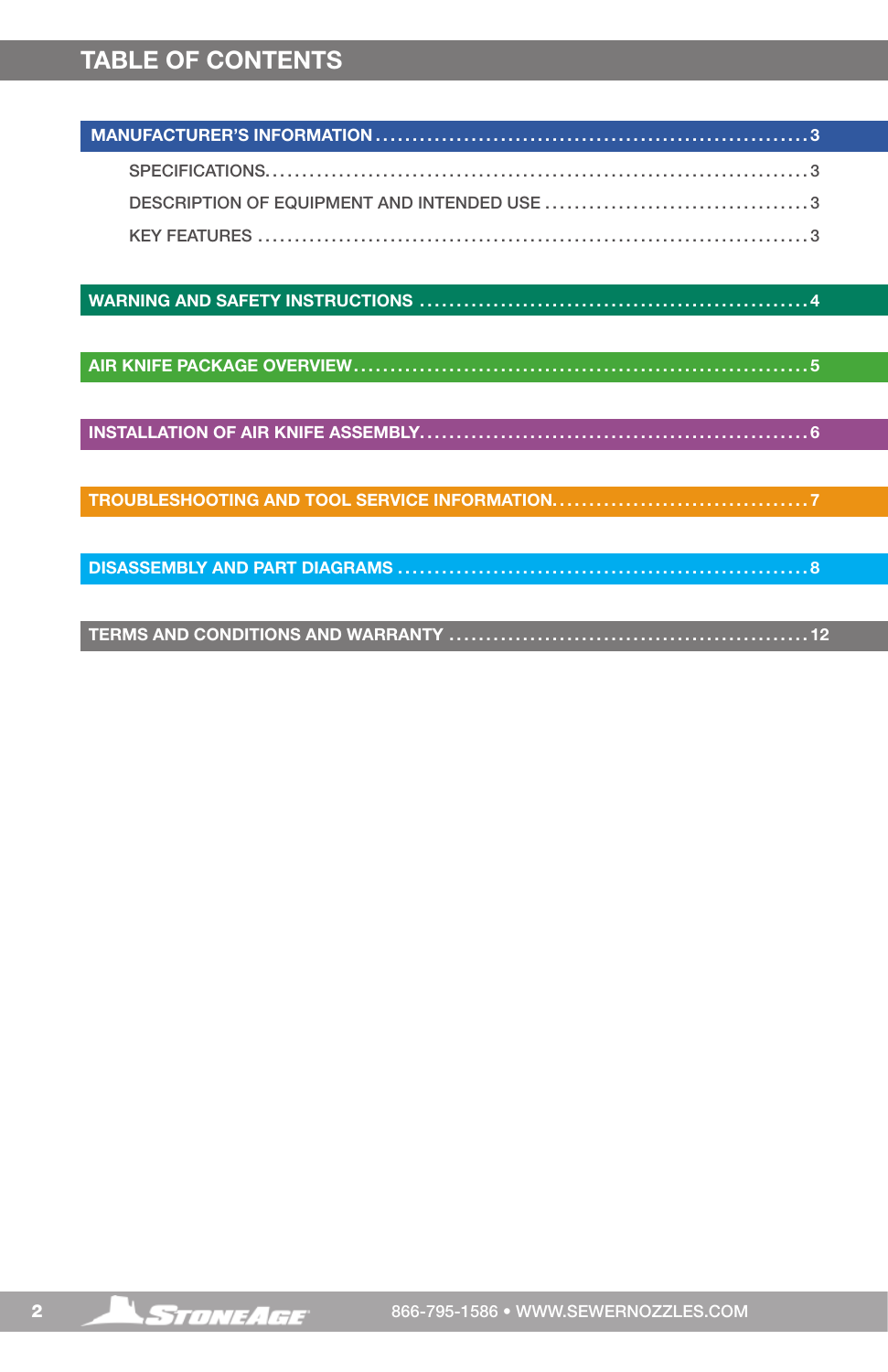StoneAge Inc. 466 S. Skylane Drive Durango, CO 81303, USA Phone: 970-259-2869 Toll Free: 866-795-1586 www.stoneagetools.com

StoneAge Europe Unit 2, Britannia Business Centre Britannia Way Malvern WR14 1GZ United Kingdom Phone: +44 (0) 1684 892065

This manual must be used in accordance with all applicable national laws. The manual shall be regarded as a part of the machine and shall be kept for reference until the final dismantling of the machine, as defined by applicable national law(s).

> Updated manuals can be downloaded at: https://www.stoneagetools.com/manuals

| <b>AIR KNIFE SPECIFICATIONS</b>                                                                                                                                   |                                                                         |  |  |
|-------------------------------------------------------------------------------------------------------------------------------------------------------------------|-------------------------------------------------------------------------|--|--|
| <b>Model Numbers</b>                                                                                                                                              | <b>AK-2L &amp; AK-3L</b>                                                |  |  |
| <b>Assembly Weight with Hoses</b>                                                                                                                                 | 13.65 lbs<br>(6.19kg)                                                   |  |  |
| <b>Assembly Size</b><br>(Air Knife ONLY)                                                                                                                          | 5.2" X 6" X 5.1" Tall<br>(132mm x 152mm x 130mm Tall)                   |  |  |
| Min. / Nominal / Max.<br><b>Air Supply Pressure</b>                                                                                                               | 90/100/125 PSI<br>$(0.62 / 0.69 / 0.86$ MPa)                            |  |  |
| <b>Nominal</b><br><b>Air Supply Volume</b>                                                                                                                        | 5 CFM at 100 PSI<br>(8.5 m <sup>3</sup> /h at 0.69 MPa)                 |  |  |
| <b>Optimal Operational Temperature Range</b><br>***Use a dessicant air dryer if operating<br>below $40^{\circ}$ F (4 $^{\circ}$ C) to avoid freezing the manifold | $40^{\circ}$ F to $140^{\circ}$ F<br>$(4^{\circ}$ C to 60 $^{\circ}$ C) |  |  |
| <b>Operational Relative Humidity</b><br>Range                                                                                                                     | 1% RH to 100% RH                                                        |  |  |

### DESCRIPTION OF EQUIPMENT AND INTENDED USE

The Air Knife was designed to address two of the most common problems encountered when cleaning heat exchanger tubes: poor traction and tractor cleanliness. Overall traction improves significantly as residue is removed from the outside surfaces of the high pressure hoses. The life of drive components increases dramatically once contamination is excluded from inside the tractor.

The Air Knife can be used for any tube cleaning application where increased traction or maintaining internal cleanliness is desired.

### KEY FEATURES

- Removes debris on hoses, which improves hose traction and therefore allows the Autobox Tractor to be operated at lower clamp pressures. This will increase component life by reducing friction on the belts and rollers.
- The Air Knife assembly can be installed quickly and easily.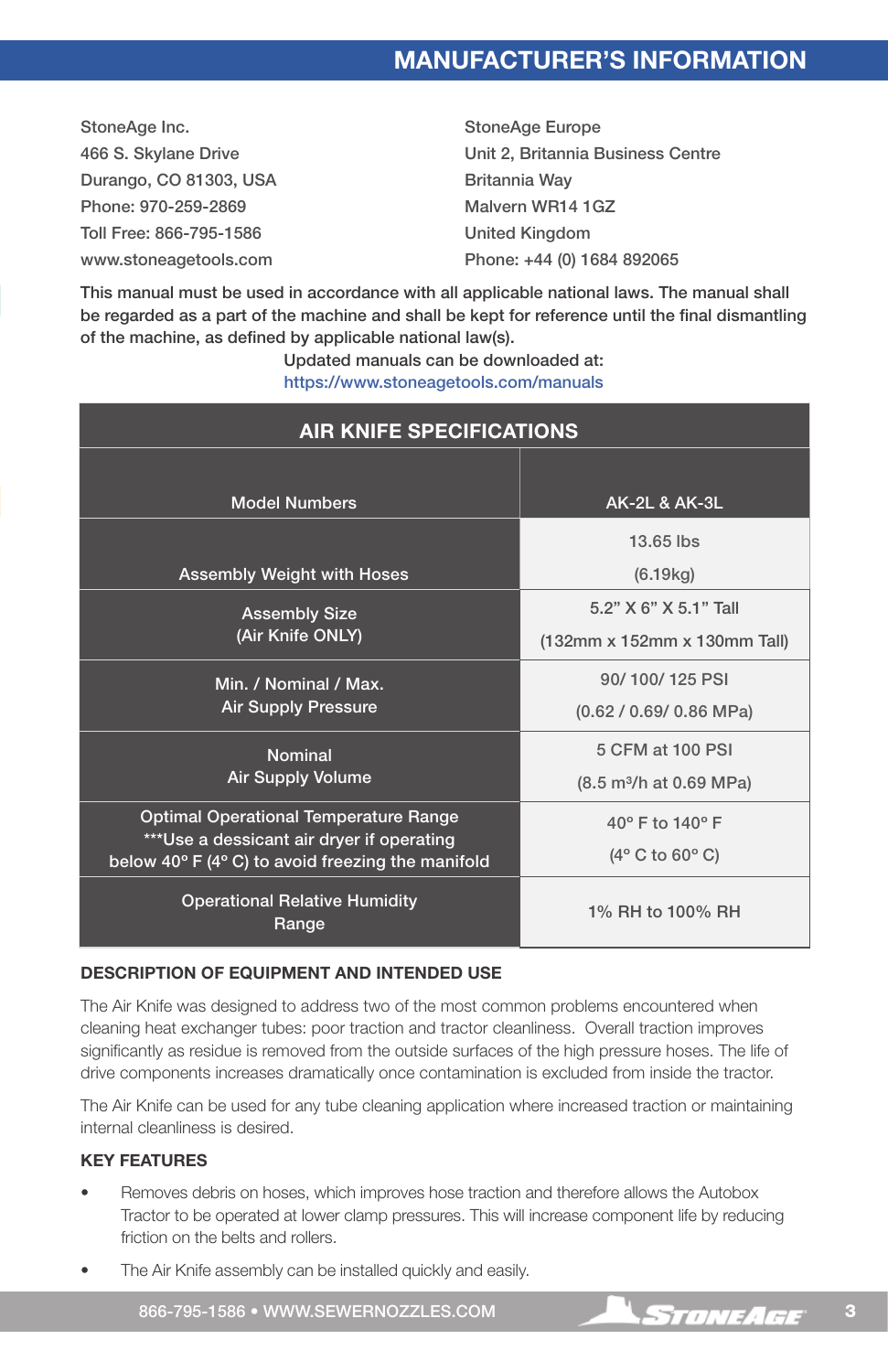## WARNING AND SAFETY INSTRUCTIONS

StoneAge has designed and manufactured this equipment considering all hazards associated with its operation. StoneAge assessed these risks and incorporated safety features in the design. StoneAge WILL NOT accept responsibility for the results of misuse.

#### IT IS THE RESPONSIBILITY OF THE INSTALLER/ **OPERATOR** to conduct a job specific risk

assessment prior to use. Job specific risk assessment MUST be repeated for each different set up, material, and location.

The risk assessment MUST conform to the Health and Safety at Work Act 1974 and other relevant Health and Safety legislation.

## PERSONAL PROTECTIVE EQUIPMENT REQUIREMENTS

Use of Personal Protective Equipment (PPE) is dependent on the working pressure of water and the cleaning application. Managers, Supervisors, and Operators MUST carry out a job specific risk assessment to define the exact requirements for PPE. See Protective Equipment for Personnel (Section 6) of WJTA-IMCA's Recommended Practices For The Use Of High-pressure Water jetting Equipment for additional information.

Hygiene - Operators are advised to wash thoroughly after all waterjetting operations to remove any waterblast residue which may contain traces of harmful substances.

First aid provision - users MUST be provided with suitable first aid facilities at the operation site.

The risk assessment MUST consider potential material or substance hazards including:

- Aerosols
- Biological and microbiological (viral or bacterial) agents
- Combustible materials
- Dusts
- Explosion
- Fibers
- Flammable substances
- Fluids
- Fumes
- Gases
- Mists
- Oxidizing Agents

### PPE may include:

- Eye protection: Full face visor
- Foot protection: Kevlar<sup>®</sup> brand or steel toe capped, waterproof, non-slip safety boots
- Hand protection: Waterproof gloves
- Ear protection: Ear protection for a minimum of 85 dBA
- Head protection: Hard hat that accepts a full face visor and ear protection
- Body protection: Multi-layer waterproof clothing approved for water jetting
- Hose protection: Hose shroud
- Respiratory protection: May be required; refer to job specific risk assessment

## **AWARNING**

Operations with this equipment can be potentially hazardous. Caution MUST be exercised prior to and during machine and water jet tool use. Please read and follow all of these instructions, in addition to the guidelines in the WJTA Recommended Practices handbook, available online at www.wjta.org. Deviating from safety instructions and recommended practices can lead to severe injury and/or death.

## PRE-RUN SAFETY CHECK

Refer to WJTA-IMCA's, Recommended Practices For The Use Of High-pressure Waterjetting Equipment and/or The Water Jetting Association's, WJA Code of Practice for additional safety information.

- Complete a job specific risk assessment and act on the resulting actions.
- Adhere to all site specific safety procedures.
- Ensure the waterblasting zone is properly barricaded and that warning signs are posted.
- Ensure the work place is free of unnecessary objects (e.g. loose parts, hoses, tools).
- Ensure all Operators are using the correct Personal Protective Equipment (PPE).
- Check that the air hoses are properly connected and tight.
- Check all hoses and accessories for damage prior to use. Do not use damaged items. Only high quality hoses intended for waterblast applications should be used as high-pressure hoses.
- Check all high-pressure threaded connections for tightness.
- Ensure that Operators never connect, disconnect, or tighten hoses, adapters, or accessories with the high-pressure water pump unit running.
- Ensure no personnel are in the hydroblasting zone.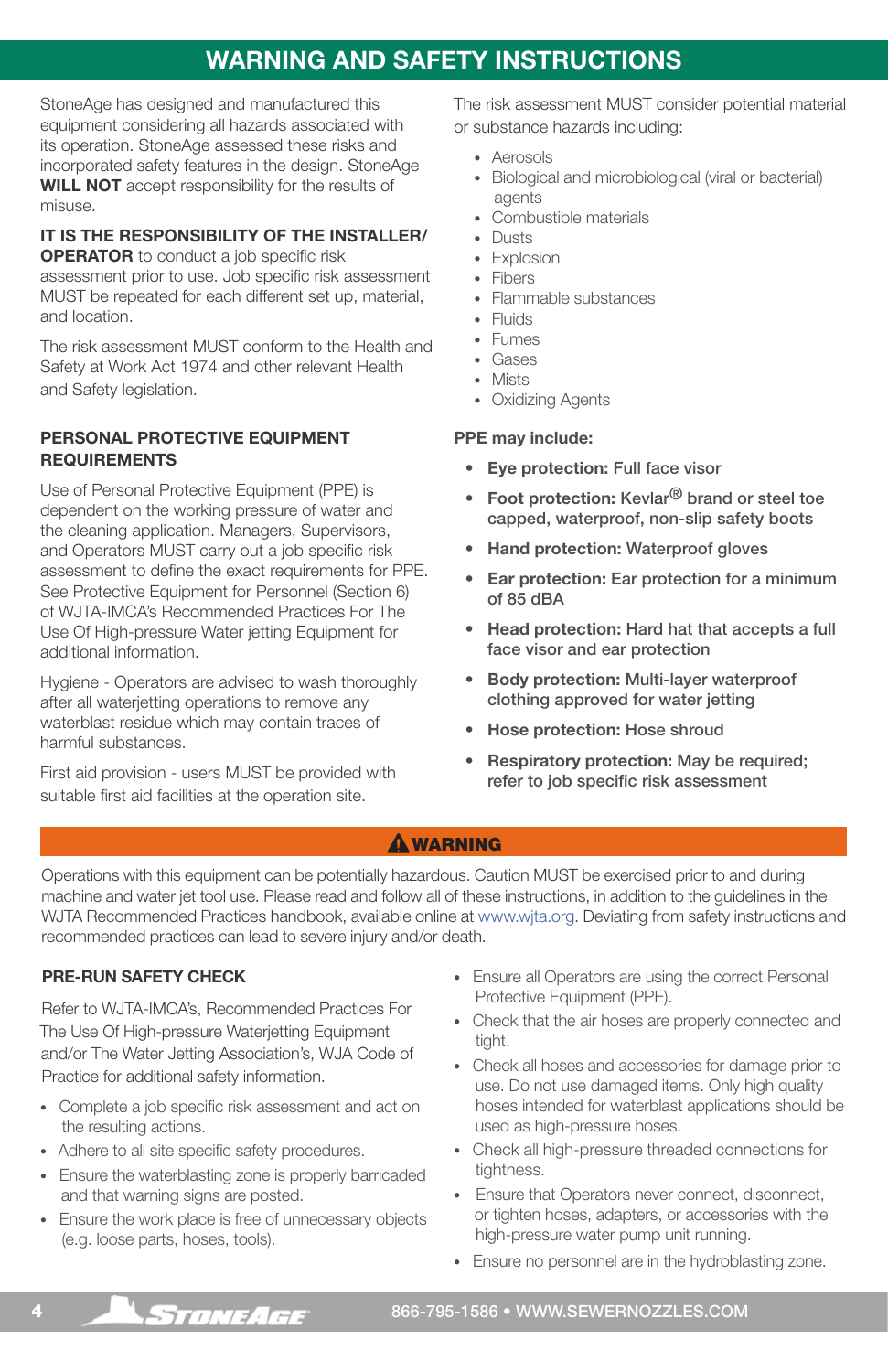# AIR KNIFE PACKAGE OVERVIEW

AK-XX

AIR KNIFE PACKAGE CONTENTS

*\*\*SHOWN HERE INSTALLED ON THE AUTOBOX® ABX-2L SYSTEM*

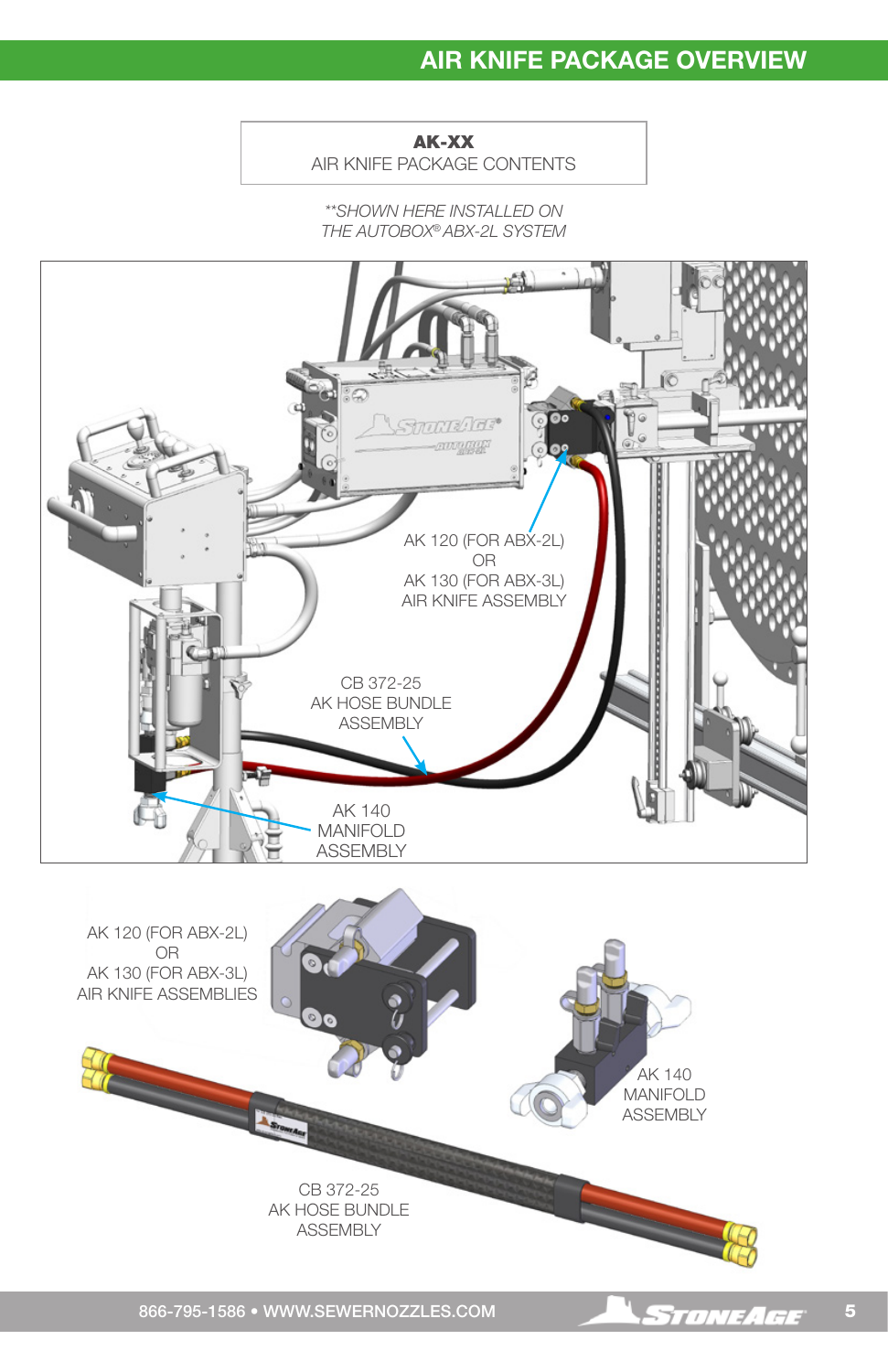# INSTALLATION OF AIR KNIFE ASSEMBLY

#### INSTALLING THE AIR KNIFE ASSEMBLY:

- 1. Remove the bottom Quick Release Pins from the Air Knife assembly and Autobox<sup>®</sup> Hose Tractor.
- 2. Set the top Quick Release Pin on the Air Knife Assembly into the Slot on ABX Guide Assembly and insert the bottom pin through both assemblies until it locks in place.
- 3. Set the top Quick Release Pin on the Autobox® Hose Tractor into the Slot on Air Knife assembly and insert the bottom pin through both assemblies until it locks in place.
- 4. Using a small adjustable end wrench, fasten the two air supply hoses to the Air Knife Assembly. It is NOT critical if red or black is on top or bottom.



- 5. Fasten the Chicago Air Fitting on the AK 140 Manifold Assembly to the Chicago Air Fitting on the Control Box.
- 6. Using a small adjustable end wrench, fasten the other ends of the two air supply hoses to the AK 140 Manifold Assembly.

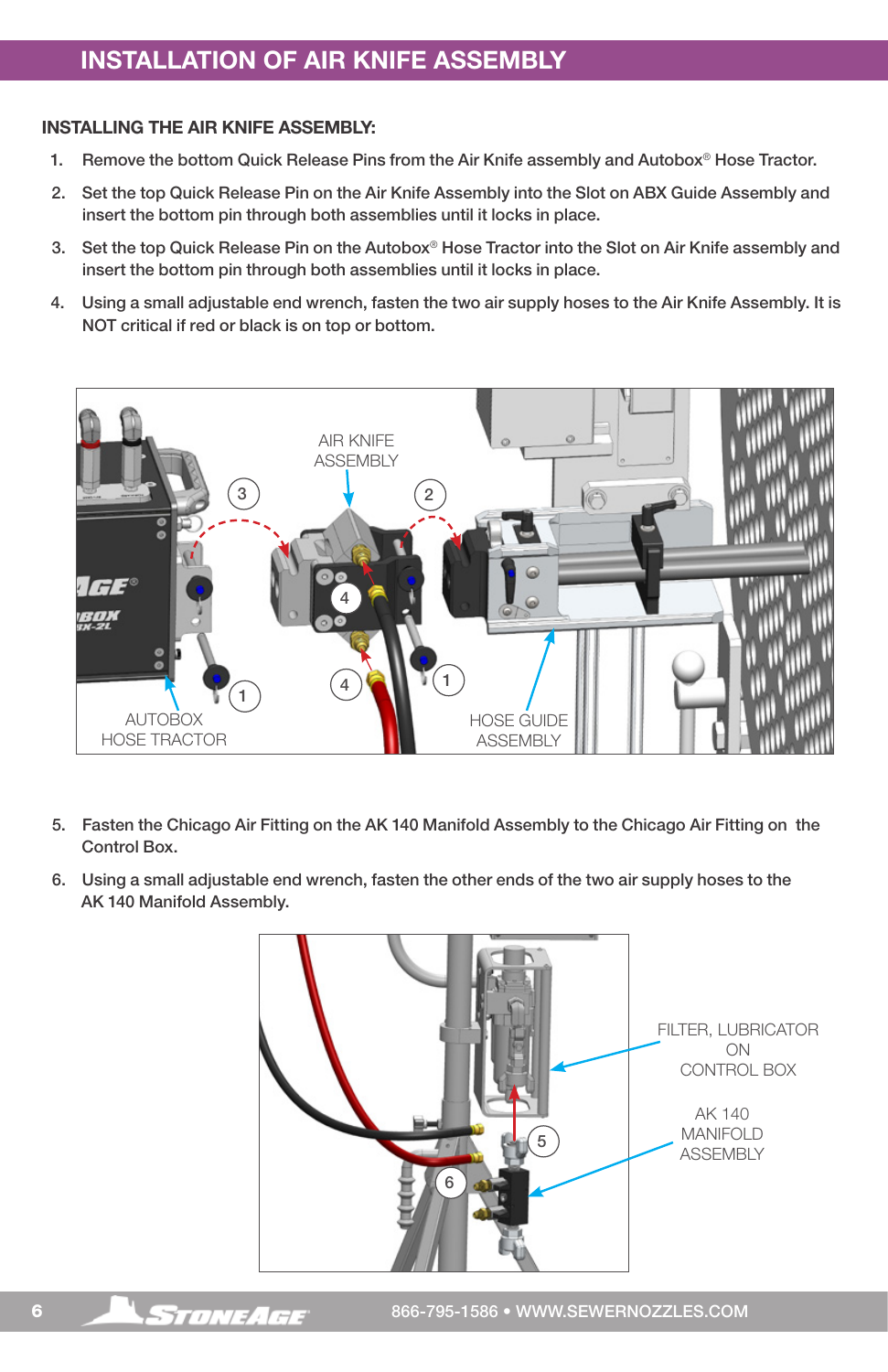7. The manifold assembly has two quarter turn ball valves that control air supply to the upper and lower air knife components. Turn both Ball Valves to the *ON* position. Ball valves are in the *ON* position when the are parallel to the hoses.



## TROUBLESHOOTING AND TOOL SERVICE INFORMATION

The Air Knife has no moving parts. If performance decreases SIGNIFICANTLY the Air Knife may be disassembled and cleaned to remove any contamination blocking air flow. This should not be necessary with normal use.

- 1. To remove both Air Knife Block assemblies, remove the four ¼" flat head screws from the side plates and pull out the blocks.
- 2. To disassemble each Air Knife Block assembly, remove the two button head screws. *Be sure not lose or damage the shim that is between the two plates.*
- 3. Clean the debris from the blocks, shims, and inside the Air Knife assembly with soap and water. Be sure all pieces are dry before assembling.
- 4. Assemble the two Air Knife Block assemblies and insert them into the Air Knife assembly as shown. Fasten them to the side plates with the four  $\frac{1}{4}$ " flat head screws.





866-795-1586 • WWW.SEWERNOZZLES.COM **7 STONEAGE** 7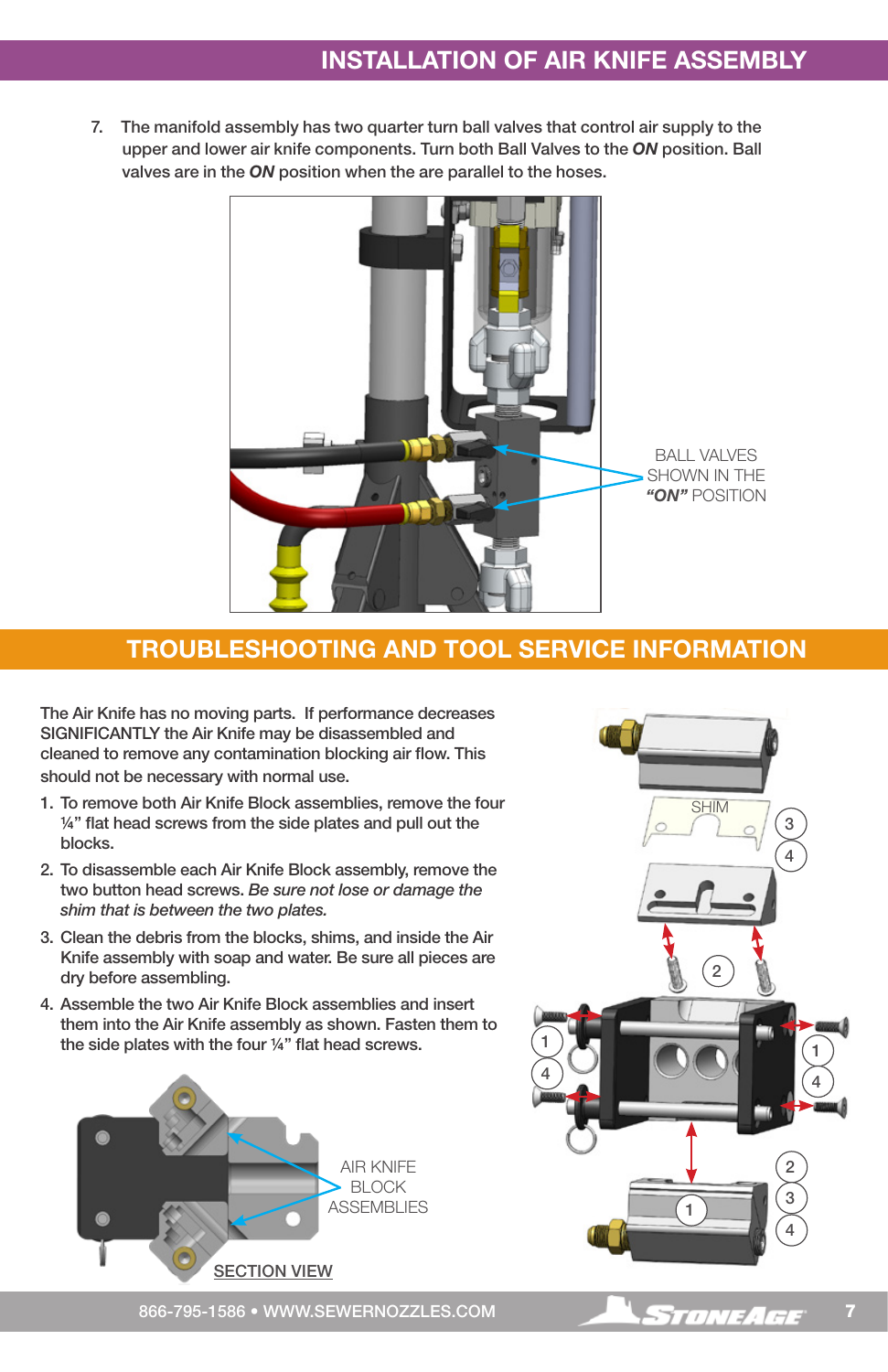

| #              | <b>PART NUMBER</b>                  |                |
|----------------|-------------------------------------|----------------|
| 1              | ABX 298 QUICK PIN 17-4 SS .38 X 3.0 | $\overline{2}$ |
| $\overline{2}$ | AK 110 AIR KNIFE ASSY               | $\overline{2}$ |
| 3              | AK 115 FTG. ADAPTER P6M J6M BRASS   | $\overline{2}$ |
| $\overline{4}$ | AK 125 BLOCK, OUTLET AIR KNIFE 2L   | 1              |
| 5              | AK 126 PLATE, OUTLET AIR KNIFE 2L   | $\mathfrak{p}$ |
| 6              | BR 169 DUST CAP, J6                 | $\mathfrak{p}$ |
| 7              | GP 025-P6SS HEX SOCKET PLUG         | $\overline{2}$ |
| 8              | GSF 325-03 FHCS .25-20 X .75 SS     | $\overline{4}$ |
| 9              | GSF 337-04 FHCS .37-16 X 1.00 SS    | 4              |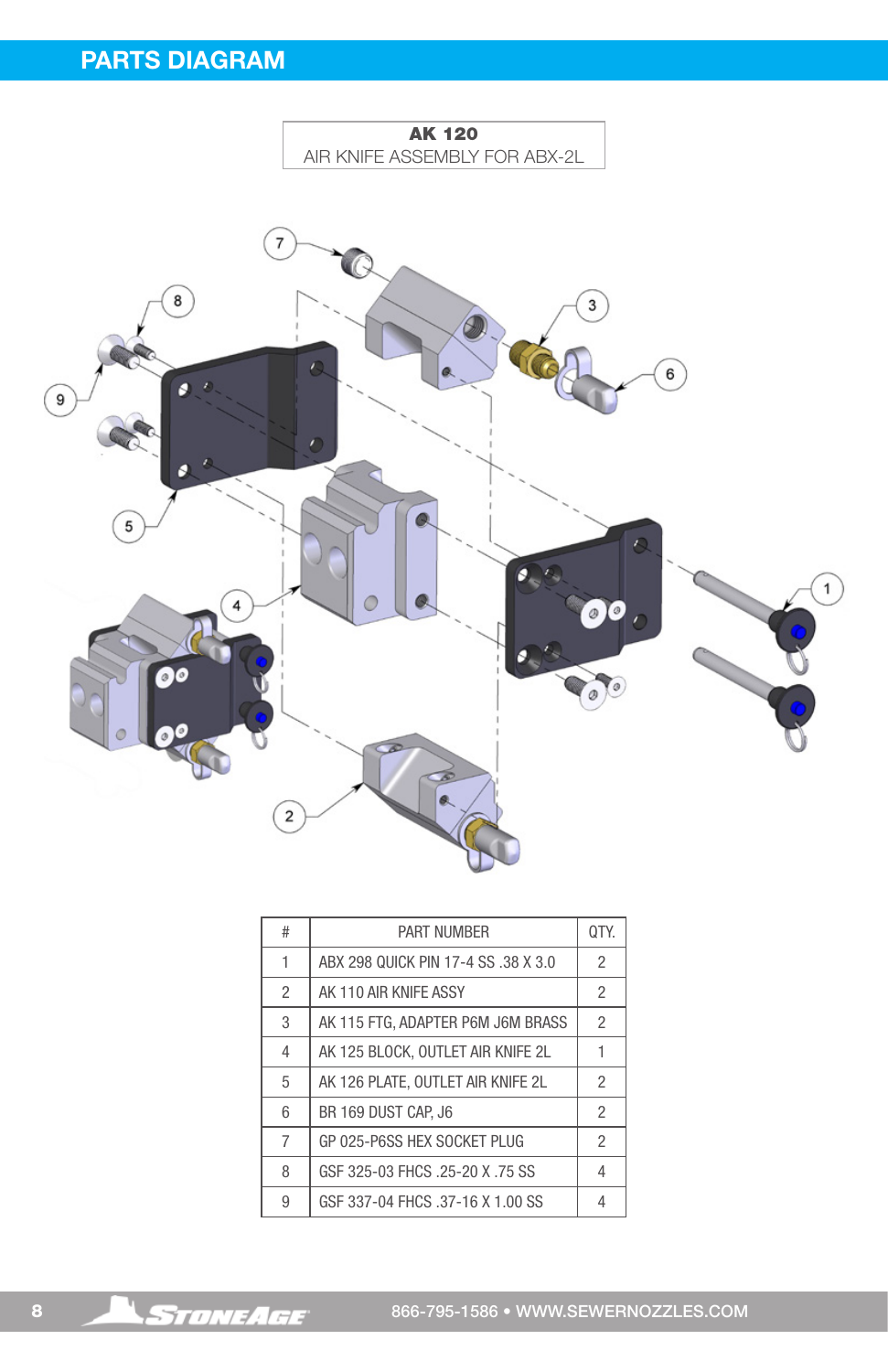# PARTS DIAGRAM



| #              | <b>PART NUMBER</b>                   |                |
|----------------|--------------------------------------|----------------|
| 1              | ABX 356 QUICK PIN 17-4 SS .38 X 3.75 | $\overline{2}$ |
| $\overline{2}$ | AK 110 AIR KNIFE ASSY                | $\mathfrak{p}$ |
| 3              | AK 115 FTG, ADAPTER P6M J6M BRASS    | $\mathfrak{p}$ |
| $\overline{4}$ | AK 135 BLOCK. OUTLET AIR KNIFE 2L    |                |
| 5              | AK 136 PLATE. OUTLET AIR KNIFE 2L    | 2              |
| 6              | BR 169 DUST CAP. J6                  | $\mathfrak{p}$ |
| 7              | GP 025-P6SS HEX SOCKET PLUG          | $\overline{2}$ |
| 8              | GSF 325-03 FHCS .25-20 X .75 SS      | $\overline{4}$ |
| 9              | GSF 337-04 FHCS .37-16 X 1.00 SS     |                |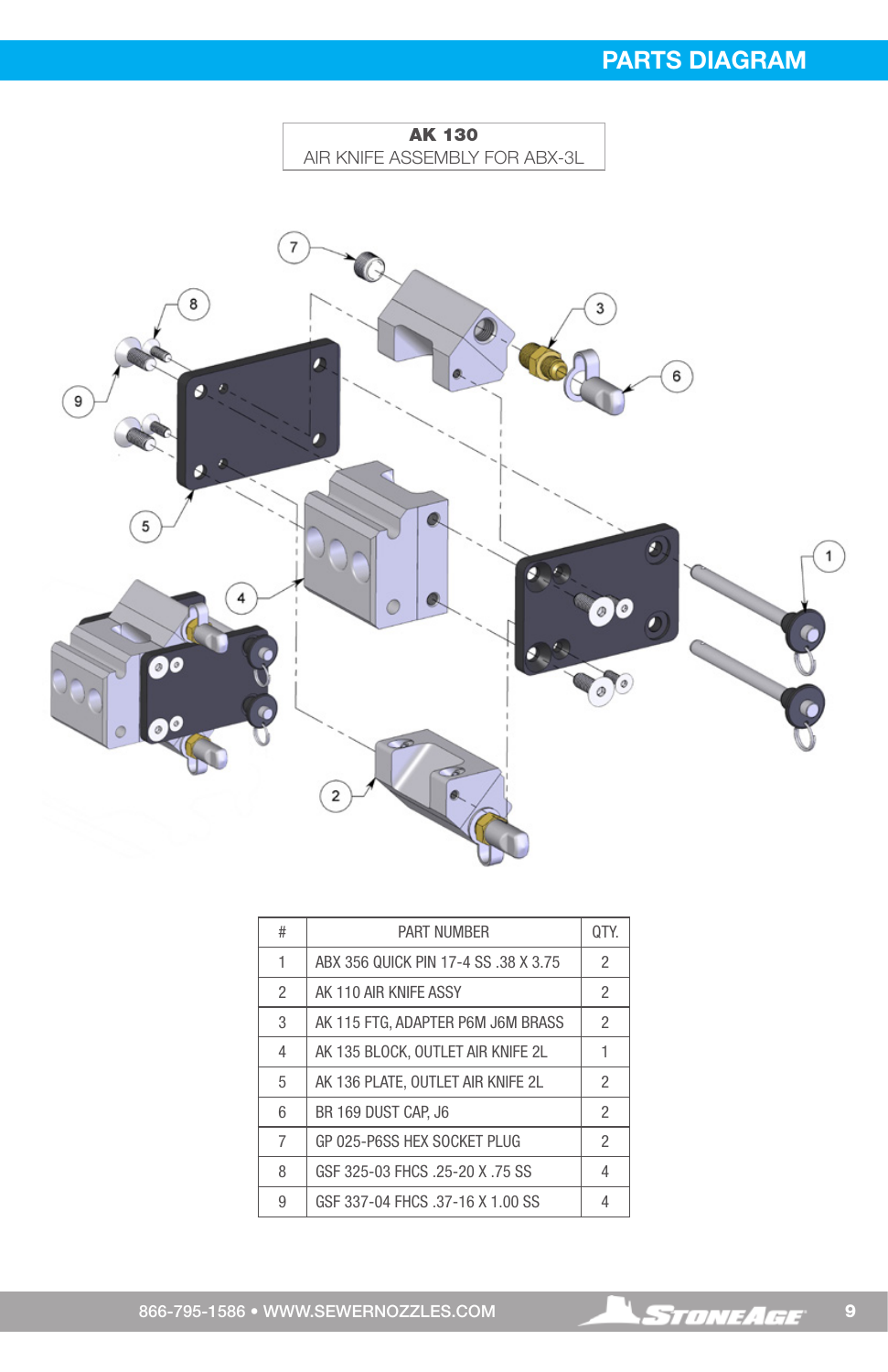

| #              | <b>PART NUMBER</b>                             | OTY. |
|----------------|------------------------------------------------|------|
|                | AK 141 AIR MANIFOLD, 2XP8F INLET, 3XP6F OUTLET |      |
| 2              | AK 142 BALL VALVE, MINIATURE LEVER, P6FXP6M    | 2    |
| 3              | GP 025-P6SS HEX SOCKET PLUG                    |      |
| $\overline{4}$ | AK 115 FTG. ADAPTER P6M J6M BRASS              | 2    |
| 5              | CB 114 INLET FITTING                           | 2    |
| 6              | BR 169 DUST CAP, J6                            | 2    |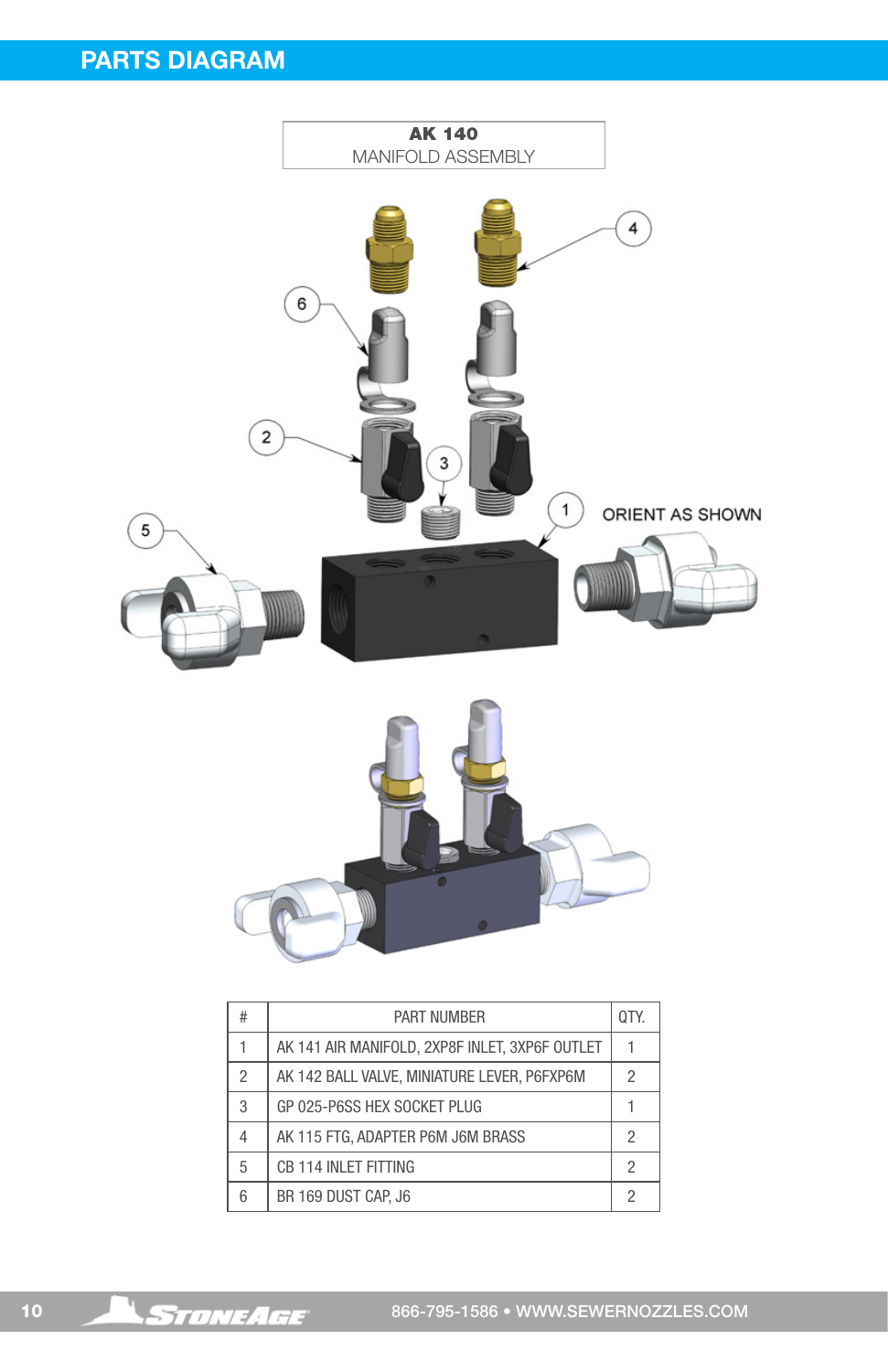

| # | <b>PART NUMBER</b> | <b>MATERIAL</b>                                                                                 | OTY. | <b>UNITS</b> |
|---|--------------------|-------------------------------------------------------------------------------------------------|------|--------------|
|   | GPSL 1000-NYL-G-BK | 1.00 DIA BRAIDED EXPANDABLE HEAVY DUTY NYLON<br>(TECHFLEX GORILLA SLEEVE NHN 1.00 BK)           |      | 24'          |
| 2 | GPHS 2000-OLE-A-BK | 2.00 DIA HEAVY DUTY MOISTURE SEAL HEAT-SHRINK<br>(REF MC 7270K85)                               | 2    | 5"           |
| 3 | GPHO 0375-RUB-BK   | 3/8" ID X 5/8" OD PUSH-ON AIR HOSE, BUNA-N/PVC, 250 PSI,<br>BLACK (REF THERMOID FLEX-LOC BLACK) |      | 25'          |
| 4 | GPHO 0375-RUB-RD   | 3/8" ID X 5/8" OD PUSH-ON AIR HOSE, BUNA-N/PVC, 250 PSI, RED<br>(REF THERMOID FLEX-LOC RED)     |      | 25'          |
| 5 | CB 372.7-25        | LABEL PROVIDED BY VENDOR                                                                        |      |              |
| 6 | CB 067             | 3/8" PUSH-ON BRASS HOSE FITTING 3/8" JIC (DIXON 2880609C)                                       | 4    |              |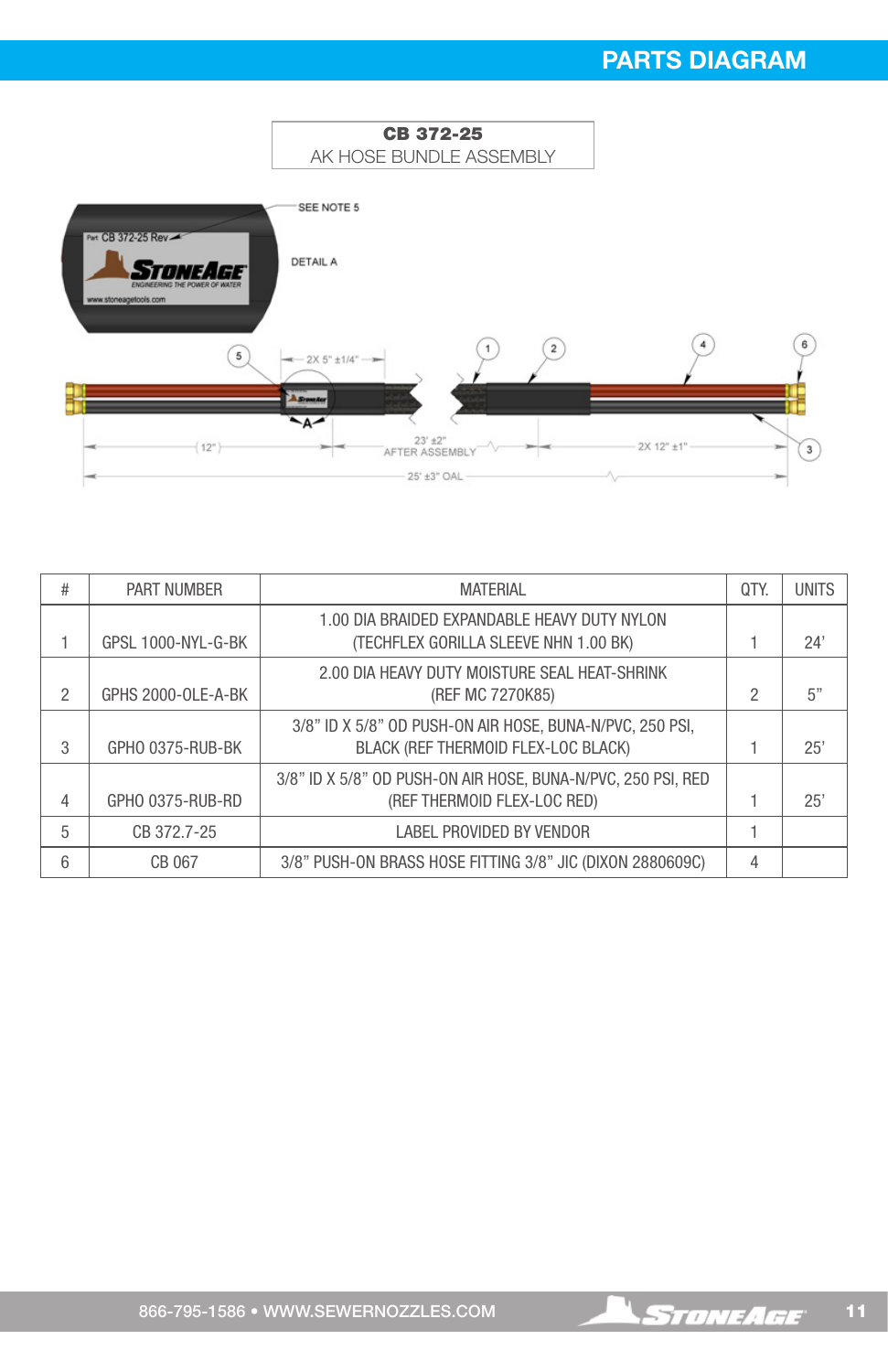1. Acceptance of Terms and Conditions. Receipt of these Terms and Conditions of Sale ("Terms and Conditions") shall operate as the acceptance by StoneAge, Inc. ("Seller") of the order submitted by the purchaser ("Buyer"). Such acceptance is made expressly conditional on assent by Buyer to these Terms and Conditions. Such assent shall be deemed to have been given unless written notice of objection to any of these Terms and Conditions (including inconsistencies between Buyer's purchase order and this acceptance) is given by Buyer to Seller promptly on receipt hereof.

Seller desires to provide Buyer with prompt and efficient service. However, to individually negotiate the terms of each sales contract would substantially impair Seller's ability to provide such service. Accordingly, the product(s) furnished by Seller are sold only according to the terms and conditions stated herein and with the terms and conditions stated in any effective StoneAge Dealer Agreement or StoneAge Reseller Agreement, if applicable. Notwithstanding any terms and conditions on Buyer's order, Seller's performance of any contract is expressly made conditional on Buyer's agreement to these Terms and Conditions unless otherwise specifically agreed to in writing by Seller. In the absence of such agreement, commencement of performance, shipment and/or delivery shall be for Buyer's convenience only and shall not be deemed or construed to be an acceptance of Buyer's terms and conditions.

2. Payment/Prices. Unless other arrangements have been made in writing between Seller and Buyer, payment for the product(s) shall be made upon receipt of invoice. The prices shown on the face hereof are those currently in effect. Prices invoiced shall be per pricelist in effect at the time of shipment. Prices are subject to increase for inclusion of any and all taxes which are applicable and which arise from the sale, delivery or use of the product(s), and the collection of which Seller is or may be responsible to provide to any governmental authority, unless acceptable exemption certificates are provided by Buyer in accordance with applicable law. Buyer shall pay all charges for transportation and delivery and all excise, order, occupation, use or similar taxes, duties, levies, charges or surcharges applicable to the product(s) being purchased, whether now in effect or hereafter imposed by any governmental authority, foreign or domestic.

3. Warranty. SELLER MAKES NO WARRANTIES OR REPRESENTATIONS AS TO THE PERFORMANCE OF ANY PRODUCT EXCEPT AS SET FORTH IN THE STONEAGE LIMITED WARRANTY PROVIDED WITH THE **PRODUCT** 

4. Delivery. Seller is not obligated to make delivery by a specified date, but will always use its best efforts to make delivery within the time requested. The proposed shipment date is an estimate. Seller will notify Buyer promptly of any material delay and will specify the revised delivery date as soon as practicable. UNDER NO CIRCUMSTANCES SHALL SELLER HAVE ANY LIABILITY WHATSOEVER FOR LOSS OF USE OR FOR ANY DIRECT OR CONSEQUENTIAL DAMAGES RESULTING FROM DELAY REGARDLESS OF THE REASON(S).

All product(s) will be shipped F.O.B. point of origin, unless specifically agreed otherwise, and Buyer shall pay all shipping costs and insurance costs from that point. Seller, in its sole discretion, will determine and arrange the means and manner of transportation of the product(s). Buyer shall bear all risk of loss commencing with the shipment or distribution of the product(s) from Seller's warehouse. Order shortages or errors must be reported within fifteen (15) business days from receipt of shipment to secure adjustment. No product(s) may be returned without securing written approval from Seller.

5. Modification. These Terms and Conditions are intended by Seller and Buyer to constitute a final, complete and exclusive expression of agreement relating to the subject matter hereof and cannot be supplemented or amended without Seller's prior written approval.

6. Omission. Seller's waiver of any breach or Seller's failure to enforce any of these Terms and Conditions at any time, shall not in any way affect, limit or waive Seller's right thereafter to enforce and compel strict compliance with every term and condition hereof.

7. Severability. If any provision of these Terms and Conditions is held to be invalid or unenforceable, such invalidity or unenforceability shall not affect the validity or enforceability of the other portions hereof.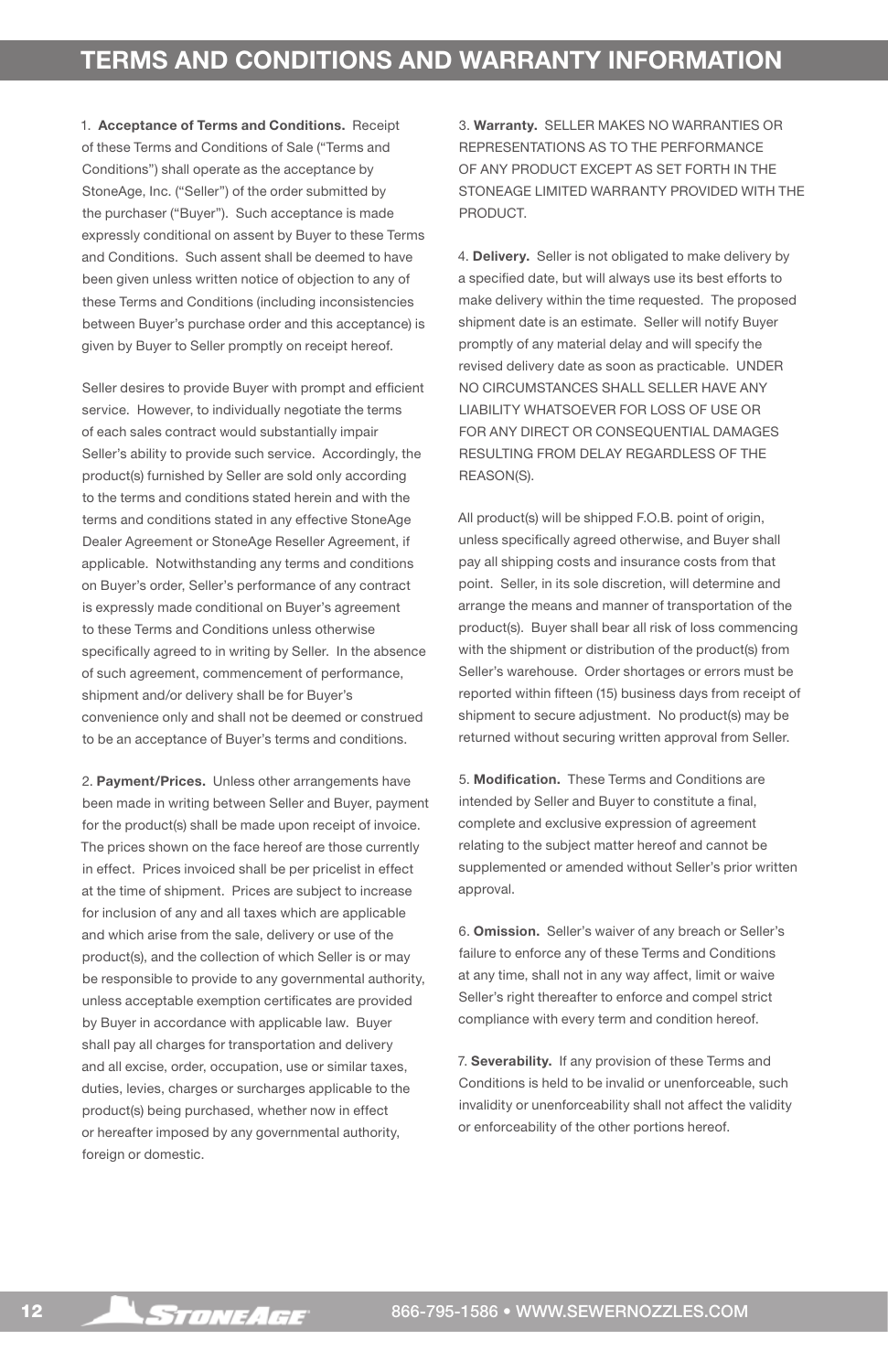8. Disputes. Seller and Buyer shall attempt in good faith to promptly resolve any dispute arising under these Terms and Conditions by negotiations between representatives who have authority to settle the controversy. If unsuccessful, Seller and Buyer shall further attempt in good faith to settle the dispute by nonbinding third-party mediation, with fees and expenses of such mediation apportioned equally to each side. Any dispute not so resolved by negotiation or mediation may then be submitted to a court of competent jurisdiction in accordance with the terms hereof. These procedures are the exclusive procedures for the resolution of all such disputes between the Seller and Buyer.

9. Governing Law. All sales, agreements for sale, offers to sell, proposals, acknowledgments and contracts of sale, including, but not limited to, purchase orders accepted by Seller, shall be considered a contract under the laws of the State of Colorado and the rights and duties of all persons, and the construction and effect of all provisions hereof shall be governed by and construed according to the laws of such state.

10. Jurisdiction and Venue. Seller and Buyer agree that the state or federal courts located within the City and County of Denver, Colorado shall have sole and exclusive jurisdiction over any litigation concerning any dispute arising under these Terms and Conditions not otherwise resolved pursuant to Section 9 as well as any alleged defects of any Products or damages sustained as a result of such alleged defects. Seller and Buyer further agree that should any litigation be commenced in connection with such a dispute, it shall only be commenced in such courts. Seller and Buyer agree to the exclusive jurisdiction of such courts and neither will raise any objection to the jurisdiction and venue of such courts, including as a result of inconvenience.

11. Attorney's Fees. If any litigation is commenced between Seller and Buyer, or their personal representatives, concerning any provision hereof, the party prevailing in the litigation shall be entitled, in addition to such other relief that is granted, to a reasonable sum as and for their attorneys' fees and costs in such litigation or mediation.

#### STONEAGE TRADEMARK LIST

View the list of StoneAge's trademarks and service marks and learn how the trademarks should be used. Use of StoneAge trademarks may be prohibited, unless expressly authorized. http://www.StoneAgetools.com/trademark-list/

STONEAGE PATENT DATA View the list of StoneAge's current U.S. patent numbers and descriptions. http://www.sapatents.com

STONEAGE TERMS AND WARRANTY View StoneAge's Terms and Warranty Conditions online. http://www.stoneagetools.com/terms http://www.stoneagetools.com/warranty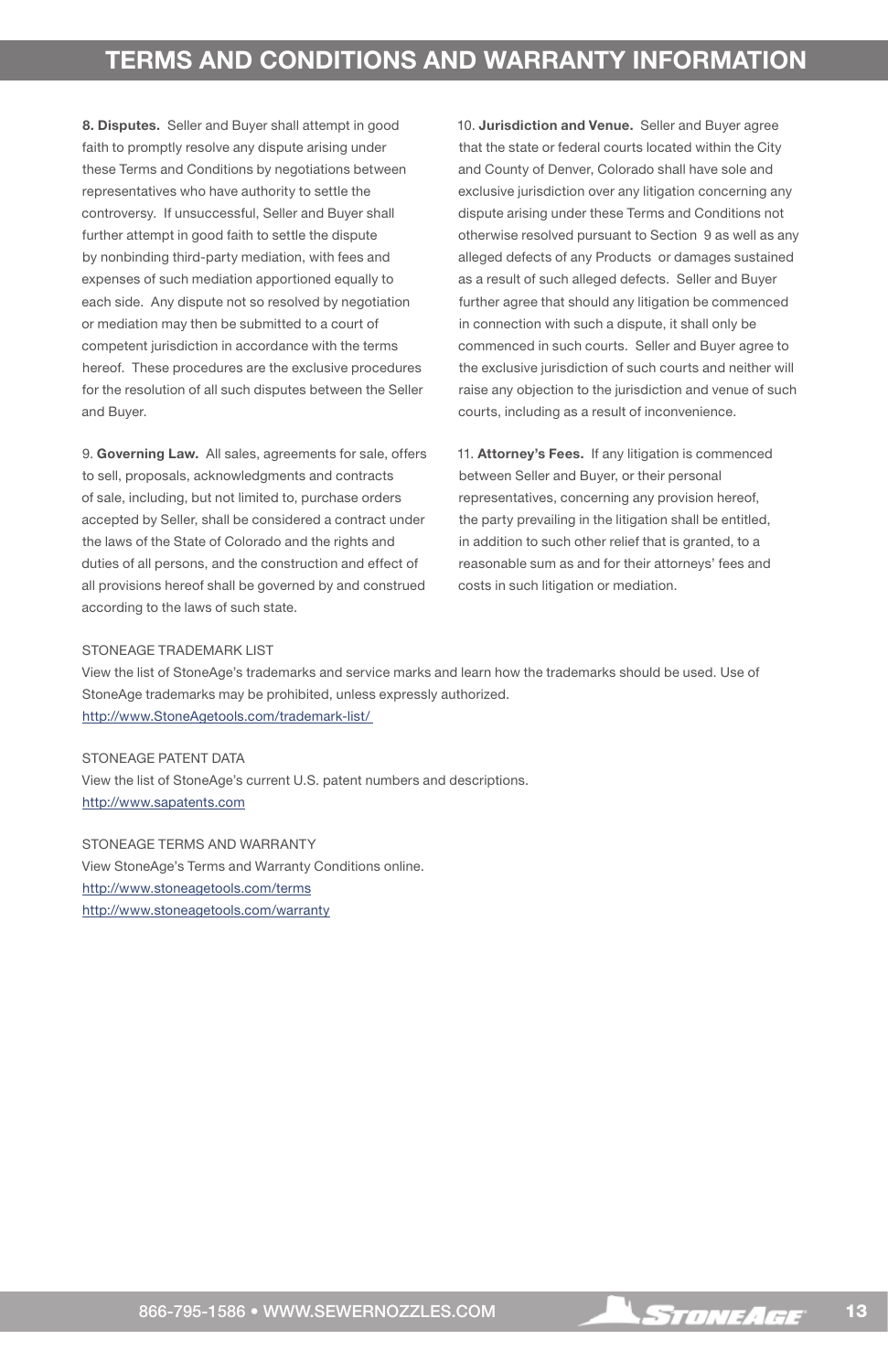#### WARRANTY:

Warranties set forth herein extend only to End-Users, meaning customers acquiring, or that have previously acquired, a product manufactured by StoneAge ("Product") for their own use and not for resale, either directly from StoneAge Inc. ("StoneAge") or from a StoneAge Authorized Dealer or Reseller ("Dealer"). No warranty of any kind or nature is made by StoneAge beyond those expressly stated herein.

1. LIMITED WARRANTY PERIOD. Subject to the limitations and conditions hereinafter set forth, StoneAge warrants its Product to be free from defects in workmanship and material for a period of one (1) year from the date of purchase by the End-User, provided that the end of the limited warranty period shall not be later than eighteen (18) months from the date of shipment of the Product to the Dealer or the End-User by StoneAge ("Limited Warranty Period"). All replacement parts which are furnished under this Limited Warranty and properly installed shall be warranted to the same extent as the original Product under this Limited Warranty if, and only if, the original parts were found to be defective within the original Limited Warranty Period covering the original Product. Replacement parts are warranted for the remainder of the original Limited Warranty Period. This Limited Warranty does not cover any component part of any Product not manufactured by StoneAge. Any such component part is subject exclusively to the component manufacturer's warranty terms and conditions.

2. LIMITED WARRANTY COVERAGE. StoneAge's sole obligation under this Limited Warranty shall be, at StoneAge's option and upon StoneAge's inspection, to repair, replace or issue a credit for any Product which is determined by StoneAge to be defective in material or workmanship. StoneAge reserves the right to examine the alleged defective Product to determine whether this Limited Warranty is applicable, and final determination of limited warranty coverage lies solely with StoneAge. No statement or recommendation made by a StoneAge representative, Dealer or agent to End-User shall constitute a warranty by StoneAge or a waiver or modification to any of the provisions hereof or create any liability for StoneAge.

3. WARRANTY SERVICE PROVIDERS. Service and repair of the Product is to be performed only by StoneAge authorized service representatives, including Dealers who are authorized repair centers, with StoneAge approved parts. Information about StoneAge authorized service representatives can be obtained through the StoneAge website at www.stoneagetools. com/service. Unauthorized service, repair or

modification of the Product or use of parts not approved by StoneAge will void this Limited Warranty. StoneAge reserves the right to change or improve the material and design of the Product at any time without notice to End-User, and StoneAge is not obligated to make the same improvements during warranty service to any Product previously manufactured.

4. WARRANTY EXCLUSIONS. This Limited Warranty does not cover, and StoneAge shall not be responsible for the following, or damage caused by the following: (1) any Product that has been altered or modified in any way not approved by StoneAge in advance in writing; (2) any Product that has been operated under more severe conditions or beyond the rated capacity specified for that Product; (3) depreciation or damage caused by normal wear and tear, failure to follow operation or installation instructions, misuse, negligence or lack of proper protection during storage; (4) exposure to fire, moisture, water intrusion, electrical stress, insects, explosions, extraordinary weather and/or environmental conditions including, but not limited to lightning, natural disasters, storms, windstorms, hail, earthquakes, acts of God or any other force majeure event; (5) damage to any Product caused by any attempt to repair, replace, or service the Product by persons other than StoneAge authorized service representatives; (6) costs of normal maintenance parts and services; (7) damage sustained during unloading, shipment or transit of the Product; or (8) failure to perform the recommended periodic maintenance procedures listed in the Operator's Manual accompanying the Product.

5. REQUIRED WARRANTY PROCEDURES. To be eligible for warranty service, the End-User must: (1) report the Product defect to the entity where the Product was purchased (i.e. StoneAge or the Dealer) within the Limited Warranty Period specified in this Limited Warranty; (2) submit the original invoice to establish ownership and date of purchase; and (3) make the Product available to a StoneAge authorized service representative for inspection to determine eligibility for coverage under this Limited Warranty. This Limited Warranty shall not extend to any person or entity who fails to provide proof of original purchase from StoneAge or a Dealer. No Product may be returned for credit or adjustment without prior written permission from StoneAge.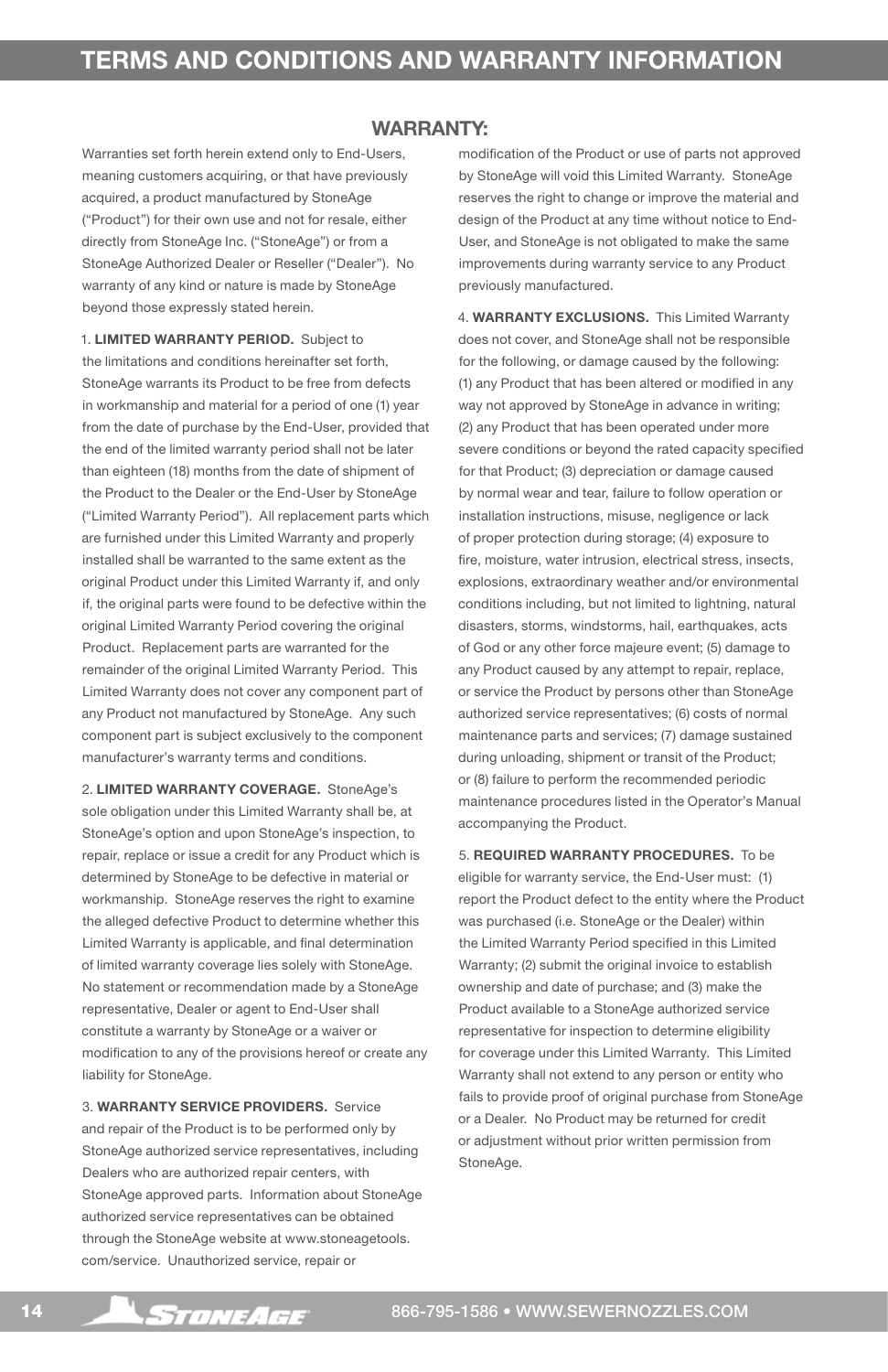6. DISCLAIMER OF IMPLIED WARRANTIES AND OTHER REMEDIES. EXCEPT AS EXPRESSLY STATED HEREIN (AND TO THE FULLEST EXTENT ALLOWED UNDER APPLICABLE LAW), STONEAGE HEREBY DISCLAIMS ALL OTHER WARRANTIES, EXPRESS OR IMPLIED, INCLUDING WITHOUT LIMITATION ALL IMPLIED WARRANTIES OF MERCHANTABILITY OR FITNESS FOR A PARTICULAR PURPOSE, AND ANY AND ALL WARRANTIES, REPRESENTATIONS OR PROMISES AS TO THE QUALITY, PERFORMANCE OR FREEDOM FROM DEFECT OF THE PRODUCT COVERED BY THIS LIMITED WARRANTY. STONEAGE FURTHER DISCLAIMS ALL IMPLIED INDEMNITIES.

7. LIMITATION OF LIABILITY. End-User specifically acknowledges that the Product may be operated at high speeds and/or pressures, and that as such it may be inherently dangerous if not used correctly. End-User shall familiarize itself with all operation materials provided by StoneAge and shall at all times use and require its agents, employees and contractors to use all necessary and appropriate safety devices, guards and proper safe operating procedures. In no event shall StoneAge be responsible for any injuries to persons or property caused directly or indirectly by the operation of the Product if End-User or any agent, employee, or contractor of End-User: (1) fails to use all necessary and appropriate safety devices, guards and proper safe operating procedures; (2) fails to maintain in good working order such safety devices and guards; (3) alters or modifies the Product in any way not approved by StoneAge in advance in writing; (4) allows the Product to be operated under more severe conditions or beyond the rated capacity specified for the Product; or (5) otherwise negligently operates the Product. End-User shall indemnify and hold StoneAge harmless from any and all liability or obligation incurred by or against StoneAge, including costs and attorneys' fees, to or by any person so injured.

TO THE FULL EXTENT ALLOWED BY APPLICABLE LAW, STONEAGE SHALL NOT BE LIABLE FOR ANY INDIRECT, SPECIAL, INCIDENTAL, CONSEQUENTIAL, OR PUNITIVE DAMAGES (INCLUDING WITHOUT LIMITATION, LOSS OF PROFITS, LOSS OF GOODWILL, DIMINUTION OF VALUE, WORK STOPPAGE, INTERRUPTION OF BUSINESS, RENTAL OF SUBSTITUTE PRODUCT, OR OTHER COMMERCIAL LOSS EVEN TO THE EXTENT SUCH DAMAGES WOULD CONSTITUTE DIRECT DAMAGES), WITH RESPECT TO THE COVERED STONEAGE PRODUCT, OR OTHERWISE IN CONNECTION WITH THIS LIMITED WARRANTY, REGARDLESS OF WHETHER STONEAGE HAS BEEN

ADVISED OF THE POSSIBILITY OF SUCH DAMAGES.

IT IS UNDERSTOOD THAT STONEAGE'S LIABILITY, WHETHER IN CONTRACT, IN TORT, UNDER ANY WARRANTY, IN NEGLIGENCE, OR OTHERWISE SHALL NOT EXCEED THE AMOUNT OF THE PURCHASE PRICE PAID BY THE END-USER FOR THE PRODUCT. STONEAGE'S MAXIMUM LIABILITY SHALL NOT EXCEED, AND END-USER'S REMEDY IS LIMITED TO EITHER (1) REPAIR OR REPLACEMENT OF THE DEFECTIVE WORKMANSHIP OR MATERIAL OR, AT STONEAGE'S OPTION, (2) REFUND OF THE PURCHASE PRICE, OR (3) ISSUANCE OF A CREDIT FOR THE PURCHASE PRICE, AND SUCH REMEDIES SHALL BE END-USER'S ENTIRE AND EXCLUSIVE REMEDY.

YOU, THE END-USER, UNDERSTAND AND EXPRESSLY AGREE THAT THE FOREGOING LIMITATIONS ON LIABILITY ARE PART OF THE CONSIDERATION IN THE PRICE OF THE STONEAGE PRODUCT YOU PURCHASED.

Some jurisdictions do not allow the limitation or exclusion of liability for certain damages, so the above limitations and exclusions may not apply to you. This Limited Warranty gives you specific legal rights, and you may also have other rights which vary from jurisdiction to jurisdiction. If any provisions of this Limited Warranty is held to be invalid or unenforceable, such invalidity or unenforceability shall not affect the validity or enforceability of the other portions hereof.